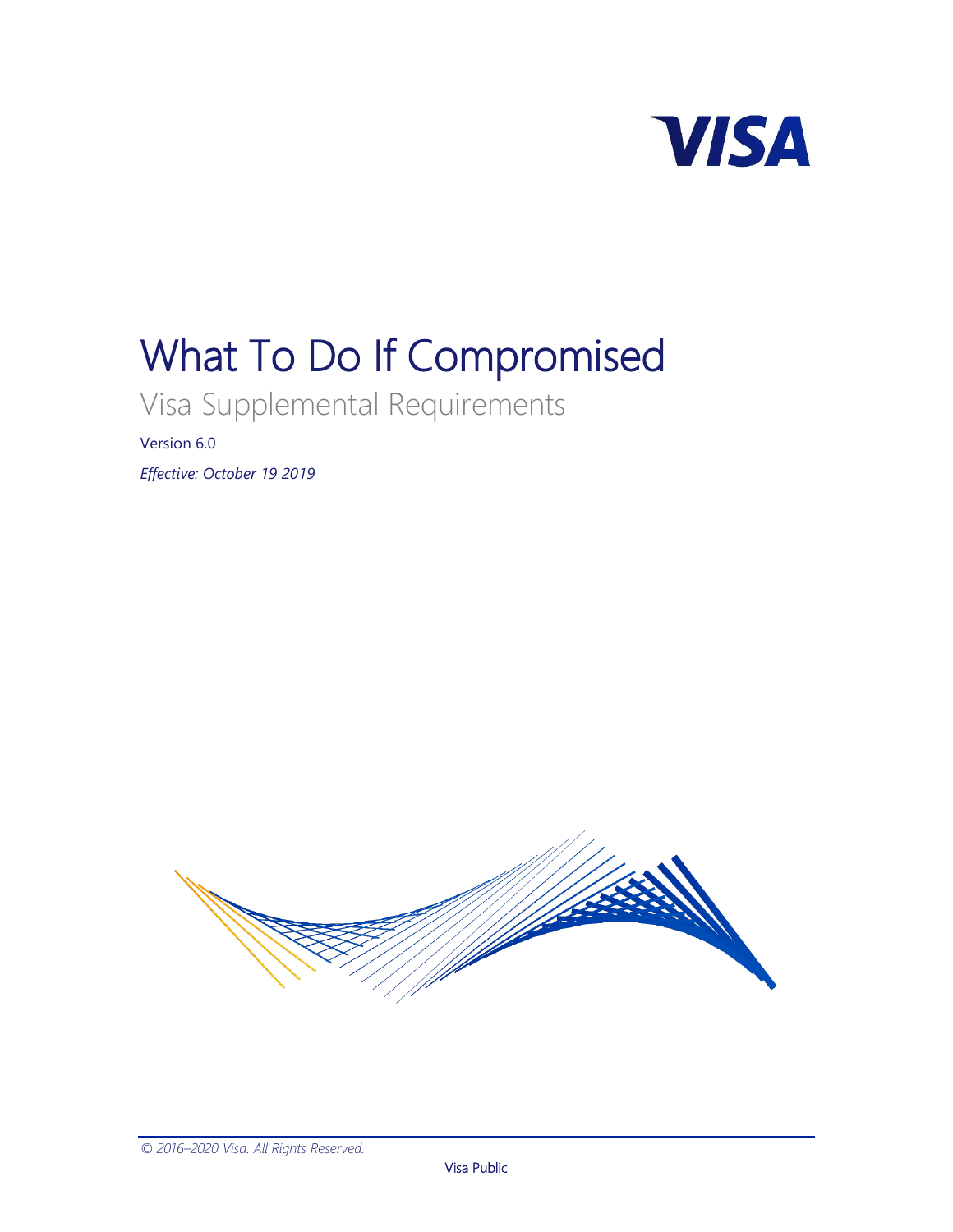#### Important Note on Copyright

This document is protected by copyright restricting its use, copying, distribution, and decompilation. No part of this document may be reproduced in any form by any means without prior written authorization of Visa.

Visa and other trademarks are trademarks or registered trademarks of Visa.

All other product names mentioned herein are the trademarks of their respective owners.

#### About Visa Supplemental Requirements

This document is a supplement of the *Visa Core Rules and Visa Product and Service Rules*. In the event of any conflict between any content in this document, any document referenced herein, any exhibit to this document, or any communications concerning this document, and any content in the *Visa Core Rules and Visa Product and Service Rules*, the *Visa Core Rules and Visa Product and Service Rules* shall govern and control.

For the Visa Europe region requirements contact [datacompromise@visa.com](mailto:datacompromise@visa.com?subject=Visa%20Europe%20Region%20Requirements)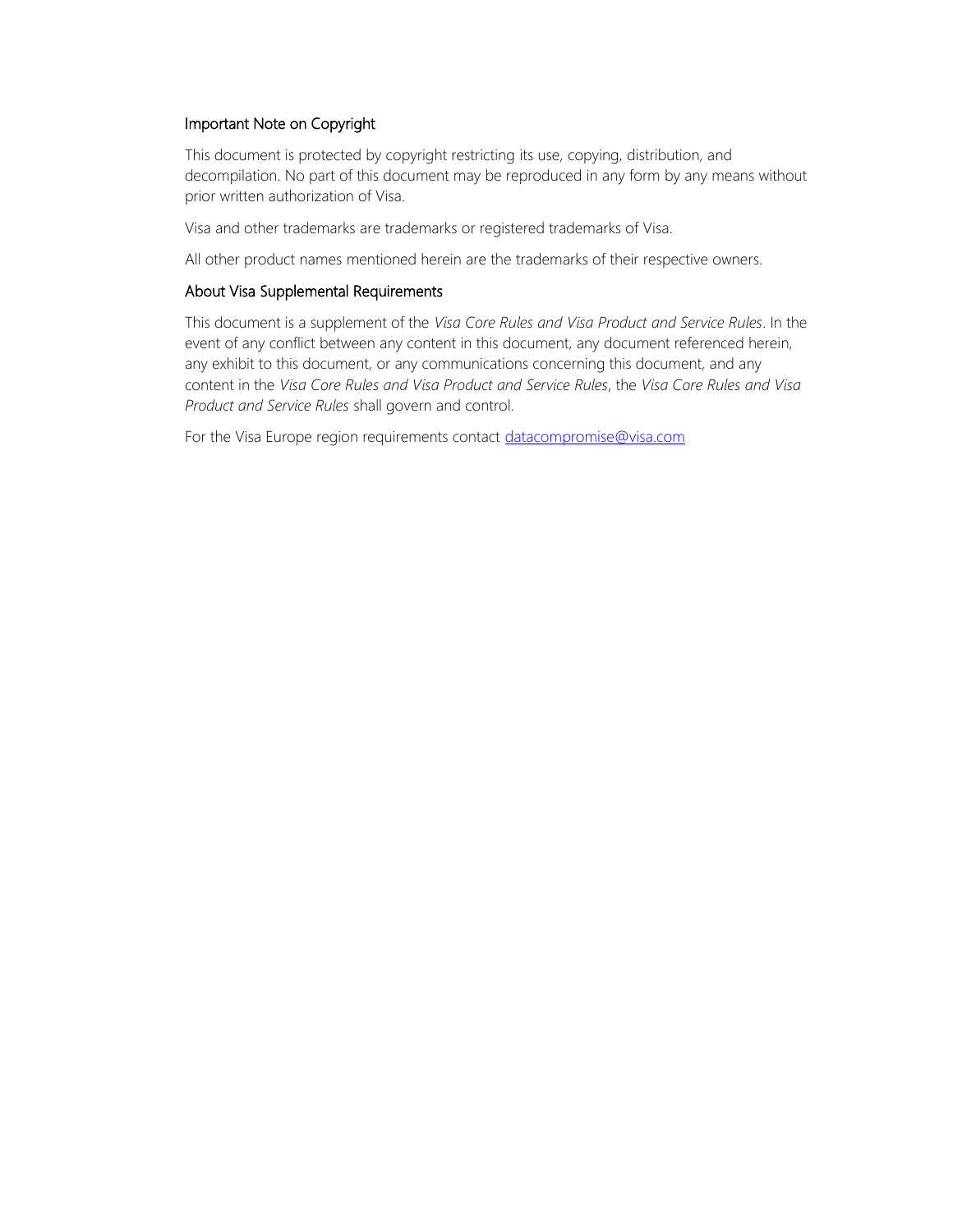# Contents

|                 | Requirements for Entities that Suspect or Have Confirmed a Compromise Event  3    |  |
|-----------------|-----------------------------------------------------------------------------------|--|
| 1.              |                                                                                   |  |
| 2.              |                                                                                   |  |
| $\mathcal{B}$ . |                                                                                   |  |
| 4.              |                                                                                   |  |
| 5.              |                                                                                   |  |
| 6.              |                                                                                   |  |
| 7.              |                                                                                   |  |
|                 |                                                                                   |  |
| $\mathbf{1}$ .  |                                                                                   |  |
| 2.              |                                                                                   |  |
| 3.              |                                                                                   |  |
| 4.              |                                                                                   |  |
| 5.              |                                                                                   |  |
| 6.              | Specific Requirements for a Suspected or Confirmed Compromise Event for Members12 |  |
|                 |                                                                                   |  |
| 7.              |                                                                                   |  |
|                 |                                                                                   |  |
| 8.              |                                                                                   |  |
| 9.              |                                                                                   |  |
|                 |                                                                                   |  |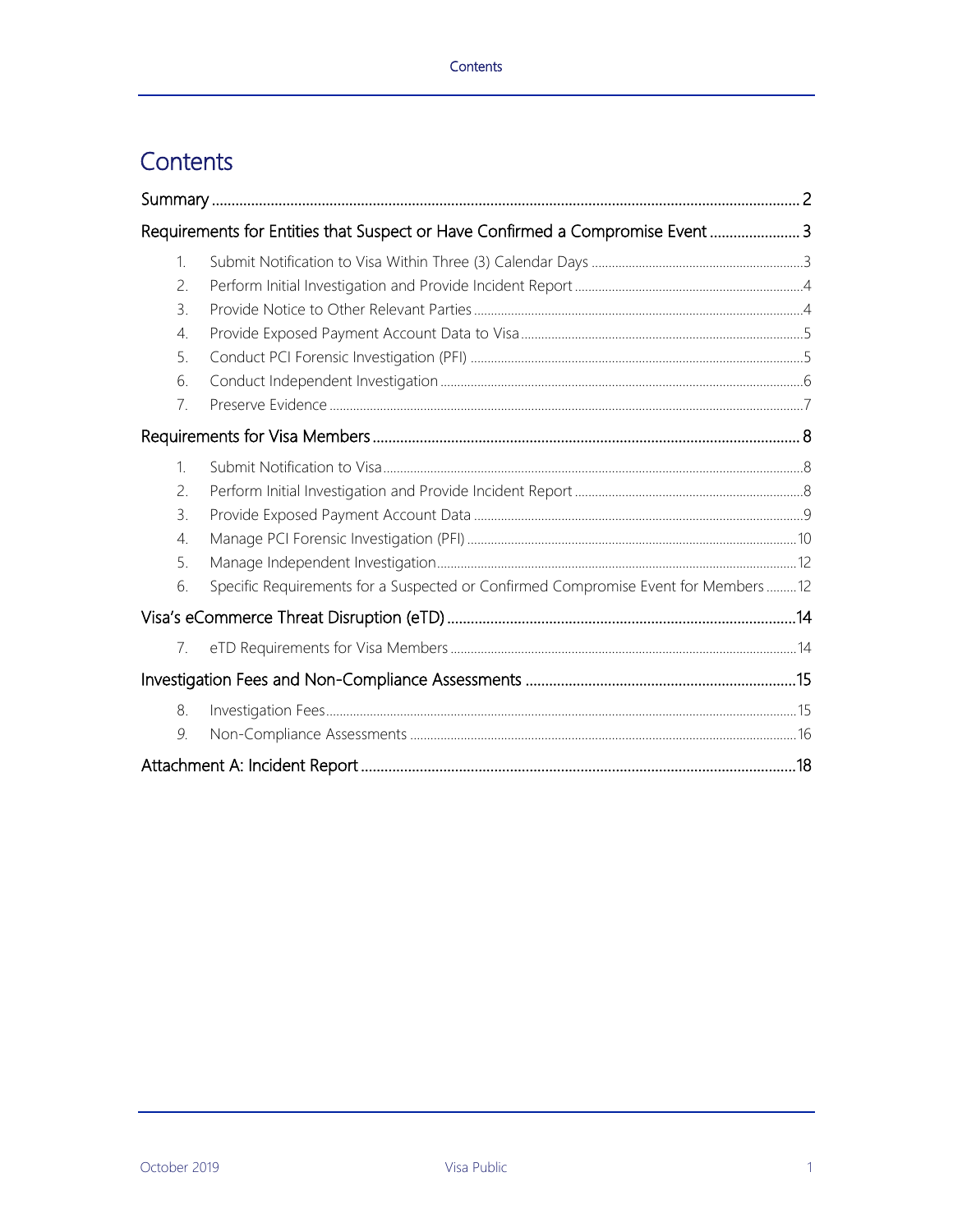# <span id="page-3-0"></span>**Summary**

Visa is dedicated to promoting the safe and sound long-term prosperity of the Visa payment system. To that end, Visa aims to ensure the timely resolution of external data Compromise Events, drive notification of at-risk accounts to stem fraud impacts, and synthesize forensic evidence, intelligence, and fraud analysis to formulate remediation plans that strengthen payment system security.

Protecting the payment ecosystem is a shared responsibility. Any entity that stores, processes, or transmits payment card data or has access to those systems or data, is required to adhere to and maintain compliance with all Payment Card Industry Data Security Standard (PCI DSS) requirements.

Visa's *What to Do if Compromised* (WTDIC) document is a requirements-based guide that applies to entities that suspect or have experienced a Compromise Event of their payment systems, or payment systems they service or support. This includes, but is not limited to, all Visa Member financial institutions (i.e. Issuers, Acquirers), Merchants, Processors, Gateways, Agents, Service Providers, Third-Party Vendors, Integrator Resellers and any other entities, as well as other payment system participants, operating or accessing a payments environment.

WTDIC establishes procedures and timelines for reporting and responding to a suspected or confirmed Compromise Event. To mitigate payment system risk during a Compromise Event, prompt action is required to prevent additional exposure, including ensuring containment actions and remediation, such as ensuring that proper PCI DSS and PCI PIN Security controls are in place and are functioning correctly.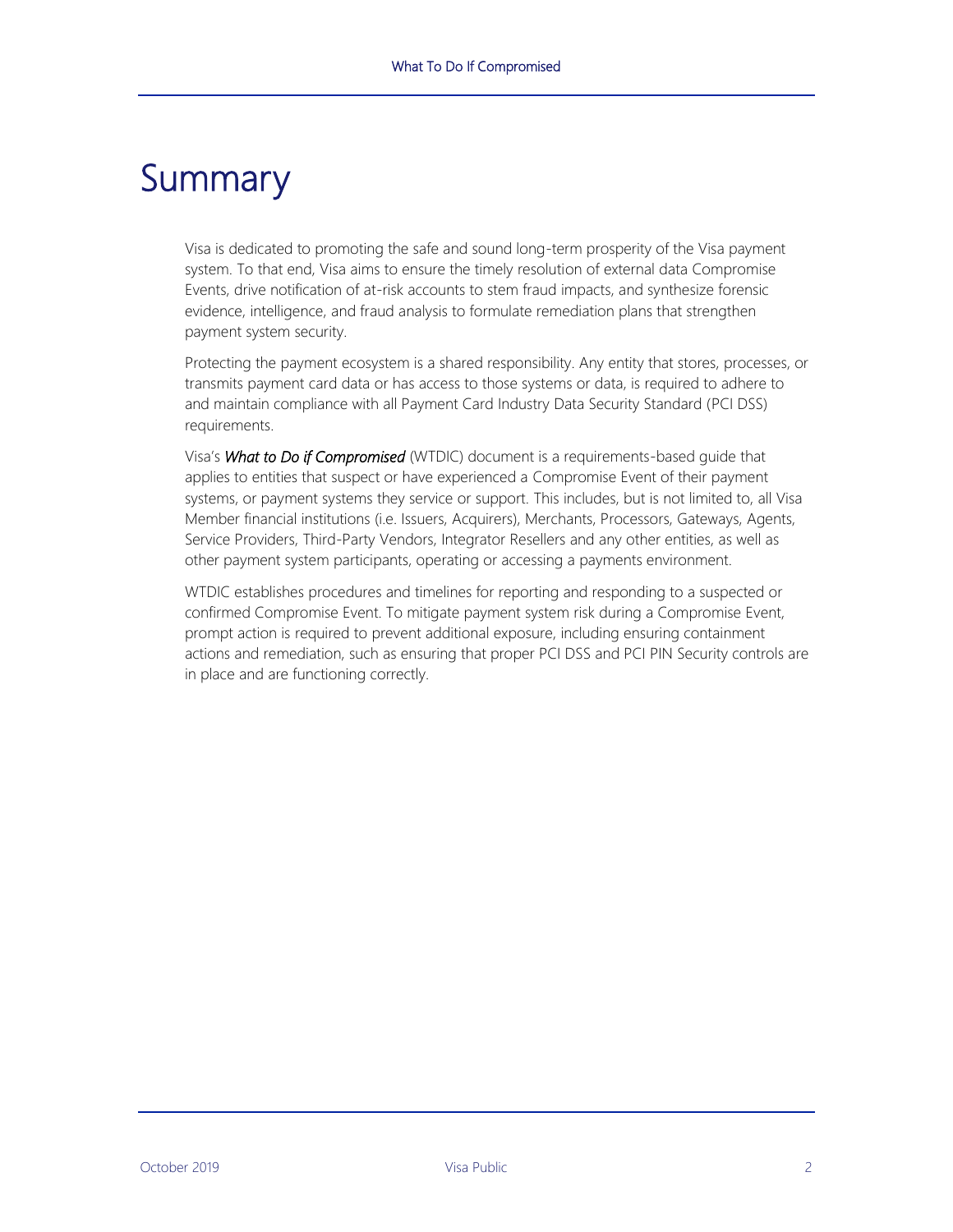# <span id="page-4-0"></span>Requirements for Entities that Suspect or Have Confirmed a Compromise Event

Any entity that suspects or confirms unauthorized access to any Visa cardholder data, including any entity that stores, processes, or transmits cardholder data or has access to a payments environment or systems is required to adhere to the WTDIC requirements.

This includes, but is not limited to, all Visa Member financial institutions (i.e. Issuers, Acquirers), Merchants, Processors, Gateways, Agents, Service Providers, Third-Party Vendors, Integrator Resellers and any other entities, as well as other payment system participants operating or accessing a payments environment.

# <span id="page-4-1"></span>1. Submit Notification to Visa Within Three (3) Calendar Days

1.1. An entity that suspects or confirms unauthorized access to any Visa payment account data, or to any payment system that stores, processes or transmits Visa payment account data, is required to ensure that the Compromise Event is reported to the Visa Risk Management group within three (3) calendar days of either (a) the discovery of evidence sufficient to raise a reasonable suspicion of a Compromise Event, or (b) the discovery of evidence sufficient to confirm the existence of a Compromise Event beyond a reasonable doubt. Visa Member financial institutions are responsible for ensuring compliance with this requirement by their affiliates, agents and customers.

| Notification must be provided to the Visa Risk Management Group regional office listed below: |  |  |  |
|-----------------------------------------------------------------------------------------------|--|--|--|
|                                                                                               |  |  |  |
|                                                                                               |  |  |  |

| North America (NA)                                                                  | USFraudControl@visa.com                                   |
|-------------------------------------------------------------------------------------|-----------------------------------------------------------|
| Latin America & Caribbean (LAC)                                                     | LACFraudInvestigations@visa.com                           |
| Asia Pacific (AP) and Central and Eastern Europe,<br>Middle East and Africa (CEMEA) | VIFraudControl@visa.com                                   |
| Risk Operations Center 24/7 Emergency Assistance                                    | Toll Free: 1-844-847-2106<br>International 1-650-432-3379 |

#### *Note: Visa Acquirers with access to Visa's Global Investigation Management Tool (GIMT) should provide notice via GIMT*

*Visa's Global Investigations Management Tool* (GIMT) is an end-to-end case management solution that serves as the central repository for receiving and distributing investigation information for Compromise Events and other fraud schemes. Acquirers and their designated Third-Party Processors (TPPs) are required to use GIMT when managing Visa cases. For additional details, please refer to *Visa's GIMT Acquirer User Guide* on [Visa Online.](https://www.visaonline.com/login/LoginMain.aspx?goto=https%3A%2F%2Fsecure.visaonline.com%2F)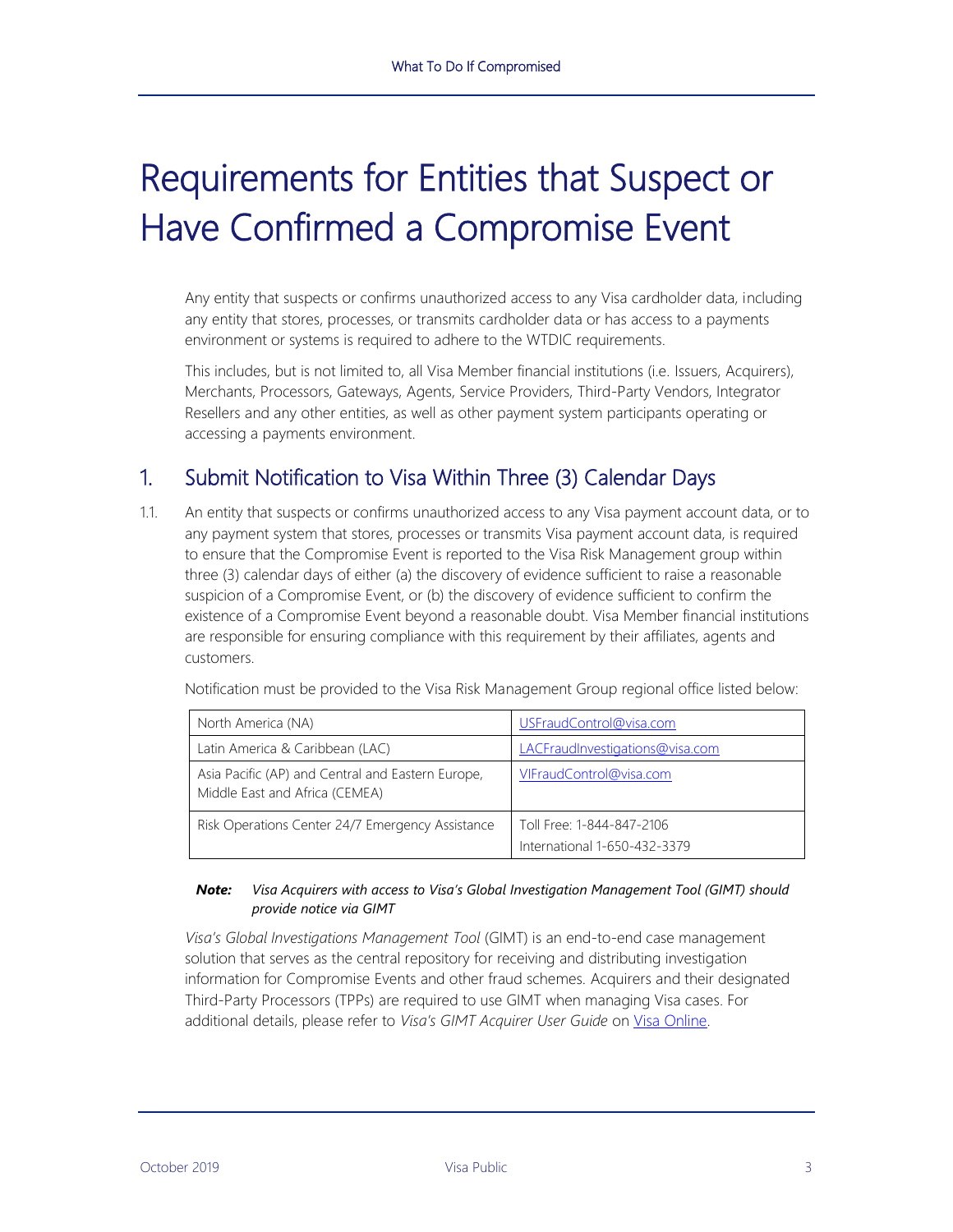### <span id="page-5-0"></span>2. Perform Initial Investigation and Provide Incident Report

- 2.1. Within three (3) calendar days of notifying Visa pursuant to Section 1.1., above, provide a report describing the event (the Incident Report) to Visa and the Acquiring bank (if applicable). Please refer to Attachment A at the end of the document for an editable copy of the Incident Report.
- 2.2. The information provided in the Incident Report aids Visa in understanding the compromised entity's network environment, potential scope of the incident, potential exposure, and in containing the Compromise Event. Documentation must include any steps taken to contain and remediate the Compromise Event.

The Incident Report must be provided to the Visa Risk Management Group regional office listed below:

| North America (NA)                                                                  | USFraudControl@visa.com                                   |
|-------------------------------------------------------------------------------------|-----------------------------------------------------------|
| Latin America & Caribbean (LAC)                                                     | LACFraudInvestigations@visa.com                           |
| Asia Pacific (AP) and Central and Eastern Europe,<br>Middle East and Africa (CEMEA) | VIFraudControl@visa.com                                   |
| Risk Operations Center 24/7 Emergency Assistance                                    | Toll Free: 1-844-847-2106<br>International 1-650-432-3379 |

*Note: Visa Acquirers with access to Visa's Global Investigation Management Tool (GIMT) should provide notice via GIMT*

#### <span id="page-5-1"></span>3. Provide Notice to Other Relevant Parties

- 3.1. Immediately notify all relevant parties, including but not limited to the Acquiring Bank (if applicable).
- 3.2. If the name and/or contact information for your Acquiring Bank is unknown, contact the Visa Risk Management Group regional office listed below:

| North America (NA)                                                                  | USFraudControl@visa.com         |
|-------------------------------------------------------------------------------------|---------------------------------|
| Latin America & Caribbean (LAC)                                                     | LACFraudInvestigations@visa.com |
| Asia Pacific (AP) and Central and Eastern Europe,<br>Middle East and Africa (CEMEA) | VIFraudControl@visa.com         |
| Risk Operations Center 24/7 Emergency Assistance                                    | Toll Free: 1-844-847-2106       |
|                                                                                     | International 1-650-432-3379    |

- 3.3. It is strongly recommended that you also immediately notify:
- 3.3.1. Your internal incident response team and information security group.
- 3.3.2. Your PIN Entry Device (PED) manufacturer, if it is determined that the incident involves the compromise of a PED, specifically if it is a PCI PTS-approved device.
- 3.3.3. Your legal department, particularly if applicable law mandates customer notification.
- 3.3.4. The appropriate local or national law enforcement agencies.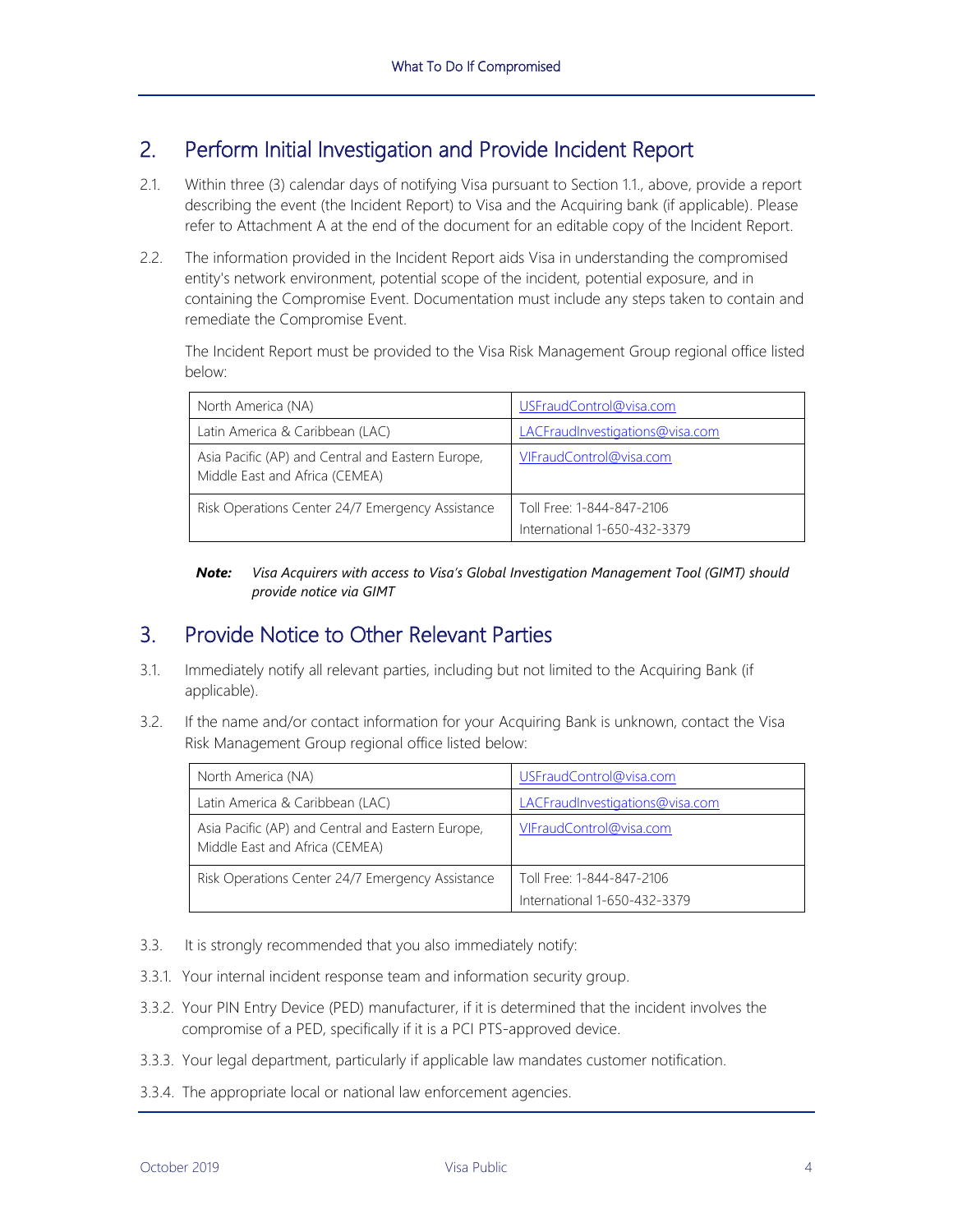3.3.5. The United States Secret Service Electronic Crimes Task Forces (ECTF), if the Compromise Event is in the United States. The ECTF focuses on investigating financial crimes and can assist with incident response and mitigation of a Compromise Event. Visit [www.secretservice.gov/investigation/](https://www.secretservice.gov/investigation/) for ECTF field office contact information.

# <span id="page-6-0"></span>4. Provide Exposed Payment Account Data to Visa

- 4.1. Within three (3) calendar days of any of the following scenarios: (a) discovery of compromised account data; (b) the date Visa requests account numbers; or (c) a Window of Exposure (WOE) is determined, entities are required to ensure that all compromised Visa account numbers (known or suspected) are provided to Visa's Risk Management Group via Visa's Global Investigation Management Tool (GIMT) or Compromised Account Management System (CAMS).
- 4.1.1. Entities must work with their Acquirer of Record to upload accounts to GIMT or CAMS, if applicable.
- 4.1.2. For more information or assistance, contact the Visa Risk Management Group regional office listed below.

| North America (NA)                                                                  | USFraudControl@visa.com                                   |
|-------------------------------------------------------------------------------------|-----------------------------------------------------------|
| Latin America & Caribbean (LAC)                                                     | LACFraudInvestigations@visa.com                           |
| Asia Pacific (AP) and Central and Eastern Europe,<br>Middle East and Africa (CEMEA) | VIFraudControl@visa.com                                   |
| Risk Operations Center 24/7 Emergency Assistance                                    | Toll Free: 1-844-847-2106<br>International 1-650-432-3379 |

# <span id="page-6-1"></span>5. Conduct PCI Forensic Investigation (PFI)

- 5.1. Visa may, at its discretion, require a potentially compromised entity to conduct a Payment Card Industry (PCI) Forensic Investigator (PFI) to perform an investigation. The investigation must be performed by a PFI and the following is required:
- 5.1.1. Provide thorough logistical and technical support to the PFI to facilitate timely completion of the investigation, including, but not limited to, regular status updates, participation in all party conference calls, furnishing malware samples and Indicators of Compromise (IOCs), etc.
- 5.1.2. Within five (5) business days, execute a contract retaining a PFI to perform a PCI forensic investigation and inform Visa of the PFI company and lead investigator. If applicable, the entity shall also inform the Acquiring Bank that it has retained a PFI and name of the company and lead investigator.
- 5.1.3. Within five (5) business days from when the entity has engaged a PFI and signed a contract, provide Visa with the initial forensic (i.e. preliminary) report.
- 5.1.4. Within ten (10) business days of completion of the PFI investigation, provide Visa with a final forensic report.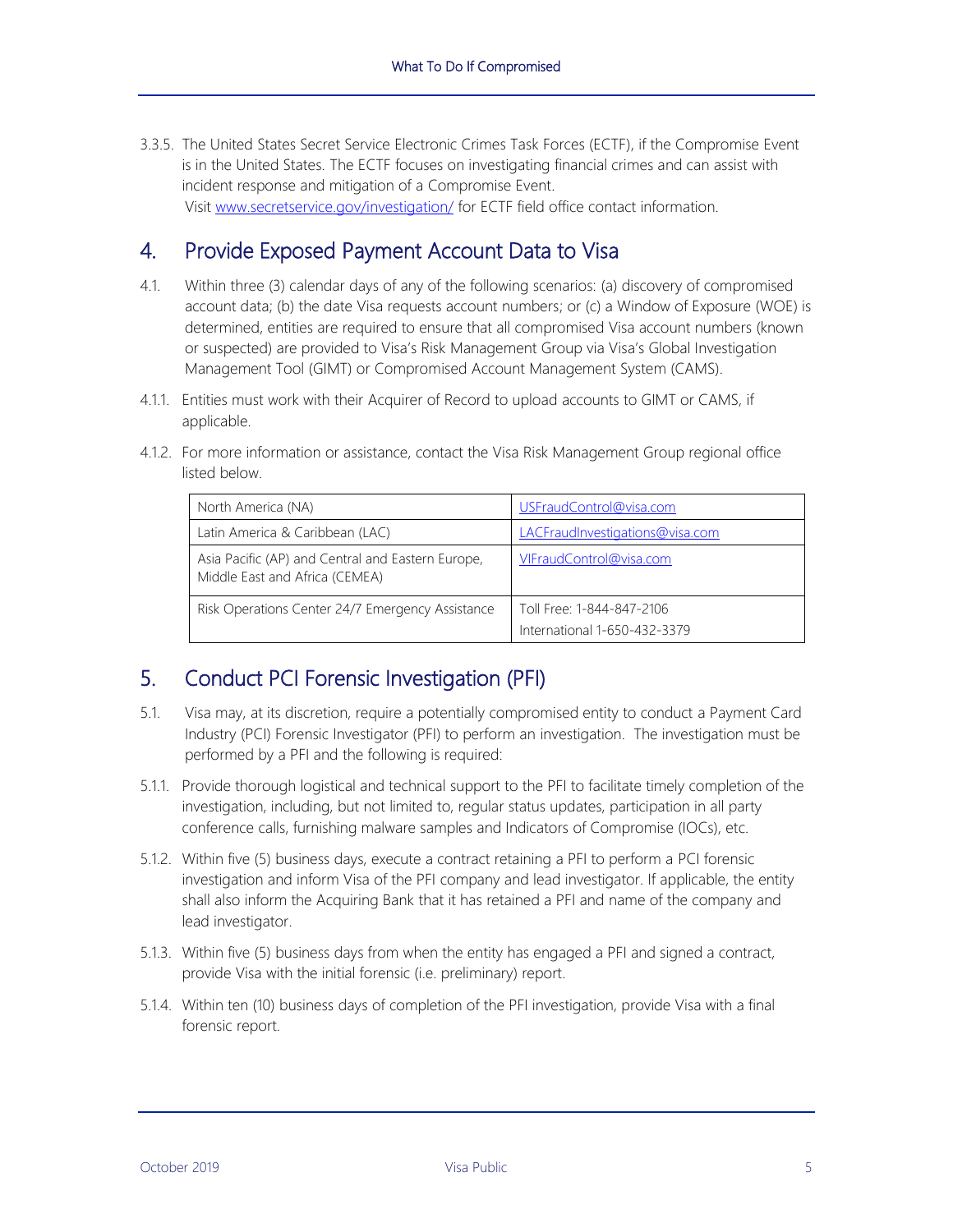- 5.2. Circumstances involving high-risk entities which includes, but is not limited to Level 1 and Level 2 Merchants, Processors, Gateways, Agents, Service Providers, Third-Party vendors, Integrator Resellers as well as other payment system participants operating or remotely accessing a payments environment present a higher inherent risk to the payment ecosystem and may be required to engage a PFI for a PCI forensic investigation.
- 5.3. The PFI cannot be an organization that is affiliated with the compromised entity or has provided services to the compromised entity such as previous PFI investigation, Qualified Security Assessor (QSA), advisor, consultant, monitoring or network security support, within the past 3 years.
- 5.4. Visa will not accept forensic reports from non-approved PFI companies. PFIs are required to provide forensic reports and investigative findings directly to Visa.
- 5.5. Visa reserves the right to reject PFI reports that do not satisfy the WTDIC requirements and to require a new PFI investigation. A new PFI investigation will be at the expense of the entity and not at the expense of Visa.

A list of approved PFI organizations is available at

[www.pcisecuritystandards.org/assessors\\_and\\_solutions/pci\\_forensic\\_investigators](http://www.pcisecuritystandards.org/assessors_and_solutions/pci_forensic_investigators)

### <span id="page-7-0"></span>6. Conduct Independent Investigation

- 6.1. Not all Compromise Events necessitate a PFI. Visa may require a potentially compromised entity to conduct an Independent Investigation in lieu of, or prior to, a PCI forensic investigation. If advised that an Independent Investigation is required, an entity is required to do the following:
- 6.1.1. Within five (5) business days, execute a contract retaining an investigator to perform the Independent Investigation, inform Visa of the company and lead investigator. If applicable, the entity shall inform the Acquiring Bank.
- 6.1.2. Within five (5) business days of the contract being executed, provide Visa with the initial (i.e. preliminary) report.
- 6.1.3. Within ten (10) business days of completion of the investigation, provide Visa with the final report.
- 6.1.4. Provide thorough logistical and technical support to the investigator to facilitate timely completion of the investigation, including but not limited to, regular status updates, participation in all party conference calls, furnishing malware samples, and Indicators of Compromise (IOC's), etc.
- 6.2. The investigators company cannot be an organization that is affiliated with the compromised entity or has provided services to the compromised entity such as previous PFI investigation, Qualified Security Assessor (QSA), advisor, consultant, monitoring or network security support, etc., within the past 3 years.
- 6.3. Independent Investigators are required to provide Independent Investigation reports and other investigative findings directly to Visa.
- 6.4. Visa reserves the right to reject reports that do not satisfy the WTDIC requirements and to require a PFI investigation if the WTDIC requirements are not fulfilled.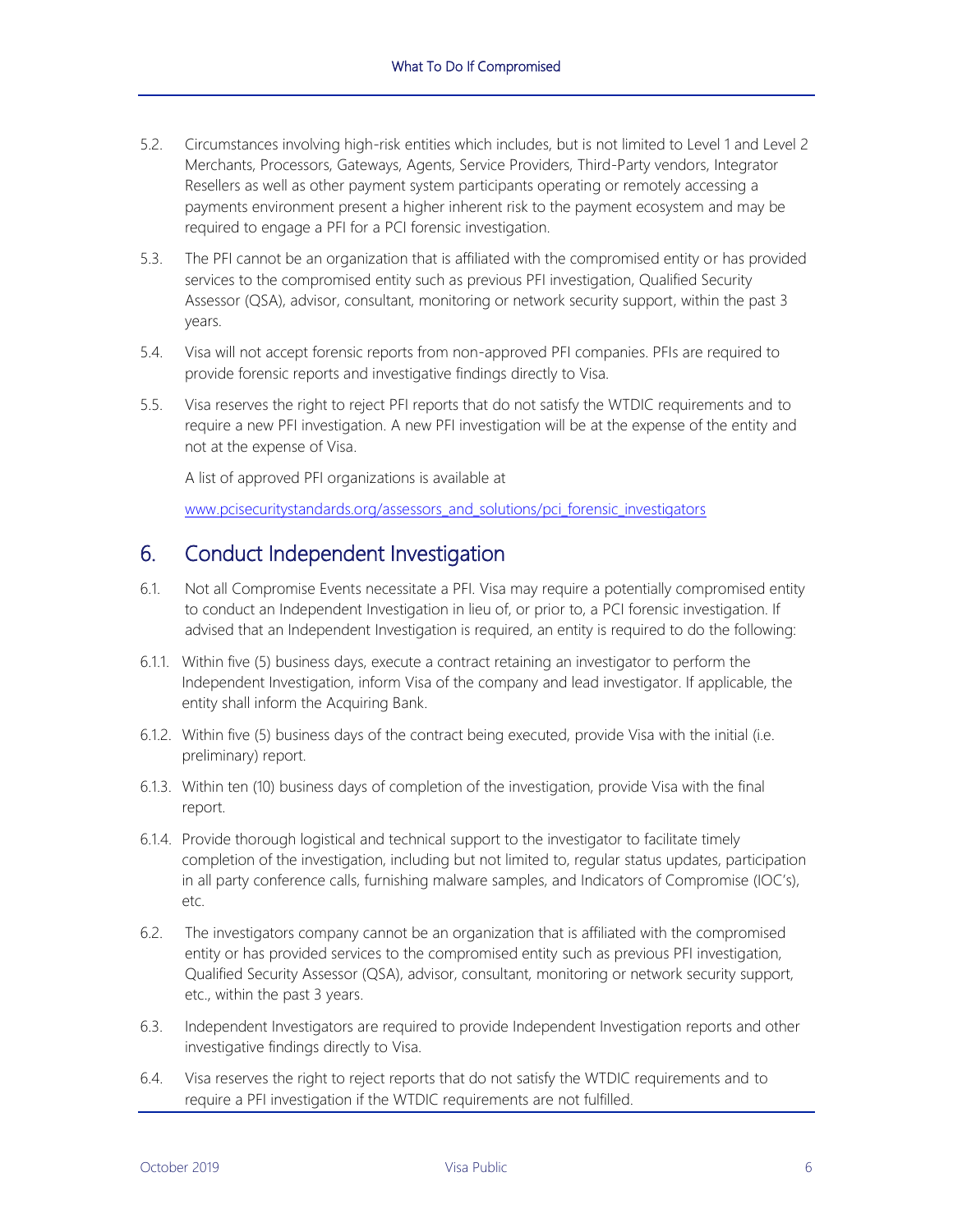### <span id="page-8-0"></span>7. Preserve Evidence

7.1. To identify the root cause of a potential Compromise Event, facilitate investigations, and ensure the integrity of the system components and environment, it is critical to preserve all evidence.

Visa strongly recommends the following:

- 7.1.1. Do not access or alter compromised system(s) (e.g., do not log on to the compromised system(s) and change passwords; do not log in with administrative credentials). The compromised system(s) should be taken offline immediately and not be used to process payments or interface with payment processing systems.
- 7.1.2. Do not turn off, restart, or reboot the compromised system(s). Instead, isolate the compromised systems(s) from the rest of the network by unplugging the network cable(s) or through other means.
- 7.1.3. Identify and document all suspected compromised components (e.g. PCs, servers, terminals, logs, security events, databases, PED overlays etc.).
- 7.1.4. Document containment and remediation actions taken, including dates/times (preferably in UTC), individuals involved, and detailed actions performed.
- 7.1.5. Preserve all evidence and logs (e.g. original evidence such as forensic image of systems and malware, security events, web logs, database logs, firewall logs, etc.)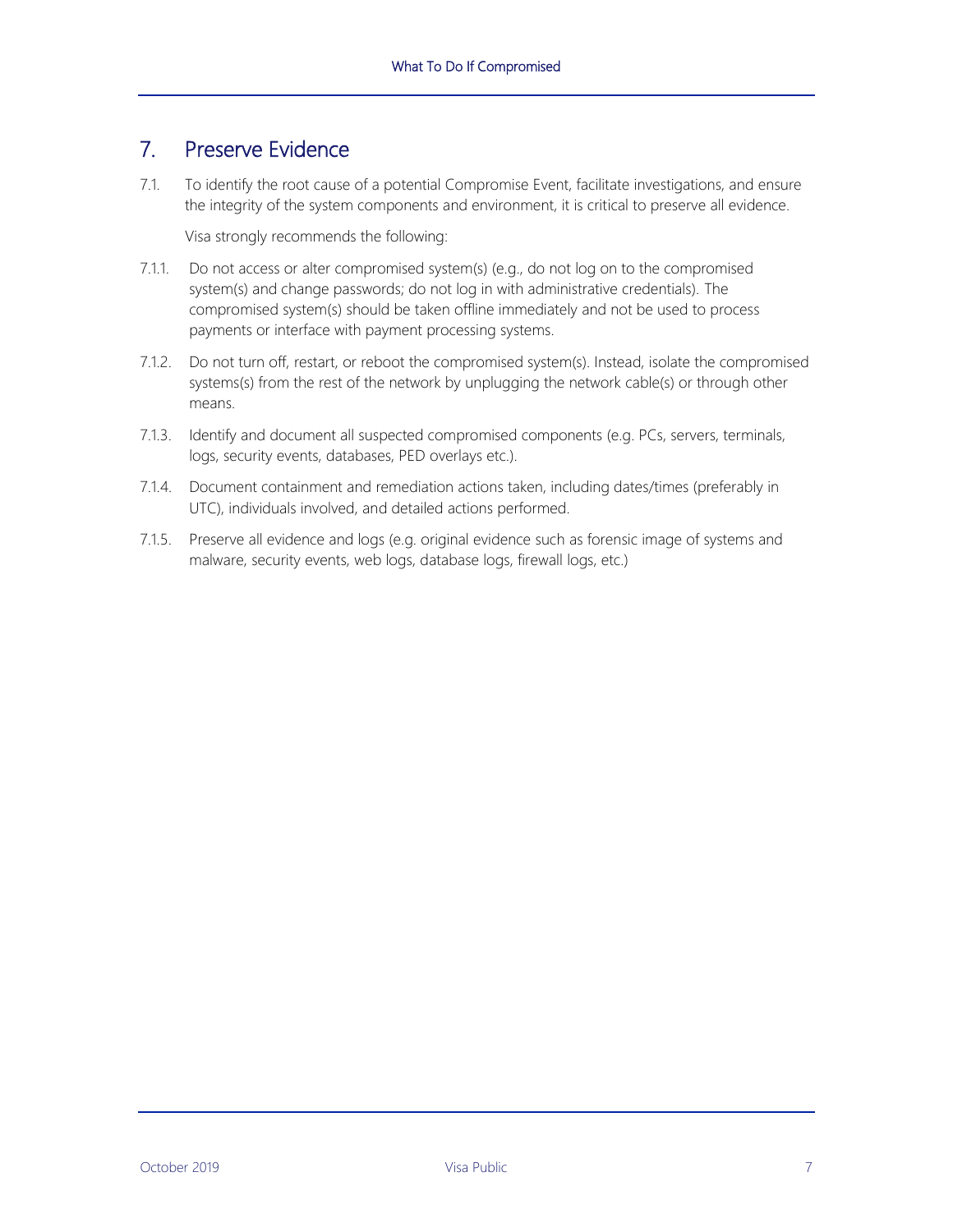# <span id="page-9-0"></span>Requirements for Visa Members

The *Visa Core Rules and Product and Service Rules* (Visa Rules available on [Visa Online\)](https://www.visaonline.com/login/LoginMain.aspx?goto=https%3A%2F%2Fsecure.visaonline.com%2F) and this *What To Do If Compromised* document require all Visa Member financial institutions (i.e. Issuers, Acquirers) to conduct a thorough investigation of suspected or confirmed loss, theft, or compromise of Visa account or cardholder information involving either their own network environment or that of their Merchants, Processors, Gateways, Agents, Service Providers, Third-Party Vendors, Integrator Resellers and any other entities, as well as other payment system participants operating or accessing a payments environment on behalf of the Visa Member.

# <span id="page-9-1"></span>1. Submit Notification to Visa

1.1. Within three (3) calendar days, report to the Visa Risk Management group any suspected or confirmed unauthorized access to any Visa cardholder data.

| North America (NA)                                                                  | USFraudControl@visa.com                                   |
|-------------------------------------------------------------------------------------|-----------------------------------------------------------|
| Latin America & Caribbean (LAC)                                                     | LACFraudInvestigations@visa.com                           |
| Asia Pacific (AP) and Central and Eastern Europe,<br>Middle East and Africa (CEMEA) | VIFraudControl@visa.com                                   |
| Risk Operations Center 24/7 Emergency Assistance                                    | Toll Free: 1-844-847-2106<br>International 1-650-432-3379 |

Notification must be provided to the Visa Risk Management Group regional office listed below:

#### *Note: Visa Acquirers with access to Visa's Global Investigation Management Tool (GIMT) should provide notice via GIMT*

*Visa's Global Investigations Management Tool* (GIMT) is an end-to-end case management solution that serves as the central repository for receiving and distributing investigation information for Compromise Events and other fraud schemes. Acquirers and their designated Third-Party Processors (TPPs) are required to use GIMT when managing Visa cases. For additional details, please refer to *Visa's GIMT Acquirer User Guide* on [Visa Online.](https://www.visaonline.com/login/LoginMain.aspx?goto=https%3A%2F%2Fsecure.visaonline.com%2F)

# <span id="page-9-2"></span>2. Perform Initial Investigation and Provide Incident Report

2.1. Within three (3) calendar days of notification of a suspected or confirmed Compromise Event, provide the Incident Report to Visa. Please refer to Attachment A at the end of the document for an editable copy of the Incident Report. Visa Members are required to perform an initial investigation and submit an Incident Report via Visa's Global Investigation Management Tool (GIMT), as detailed in section 1.

The Incident Report must be provided to the Visa Risk Management Group regionals offices listed below: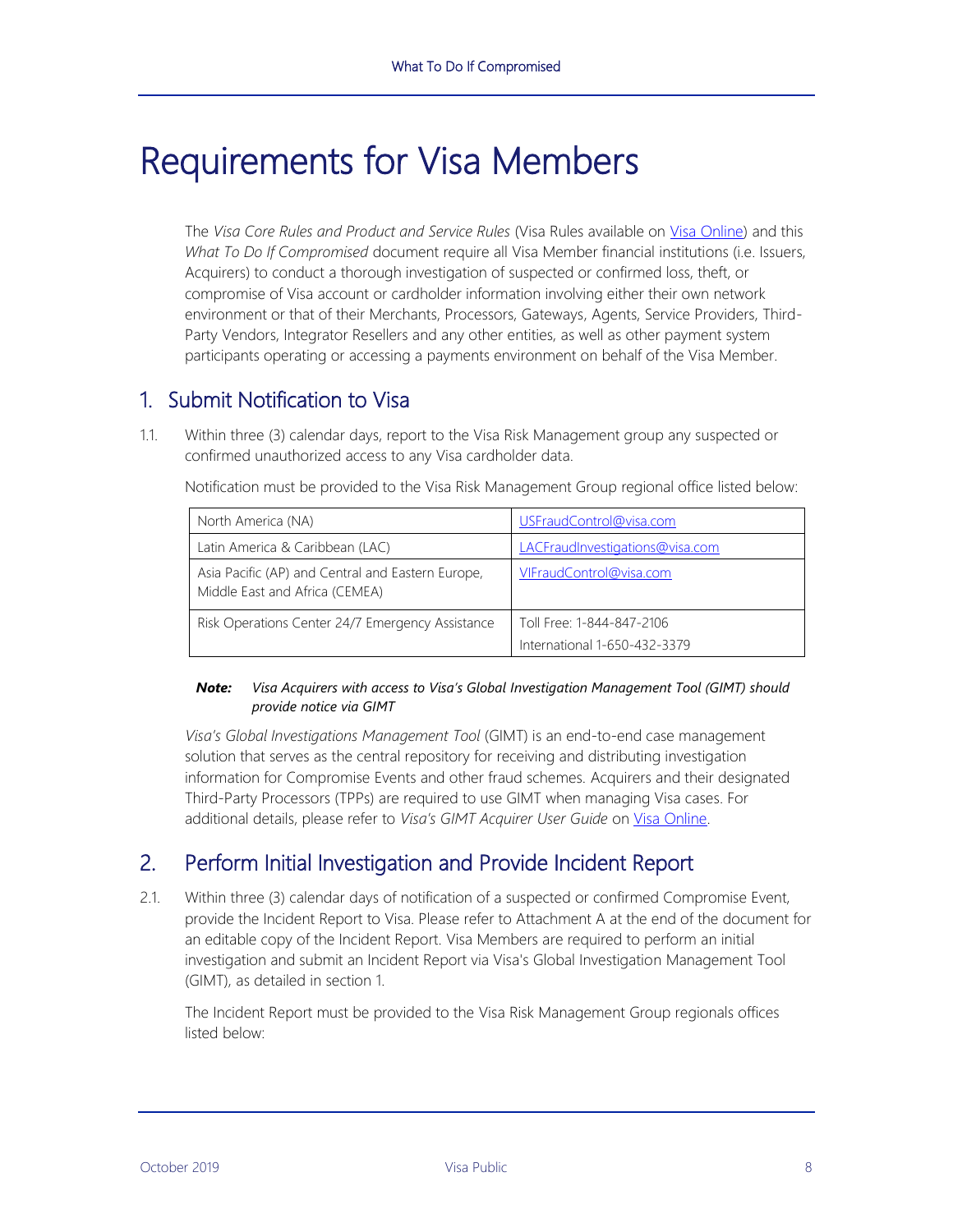| North America (NA)                                                                  | USFraudControl@visa.com                                   |
|-------------------------------------------------------------------------------------|-----------------------------------------------------------|
| Latin America & Caribbean (LAC)                                                     | LACFraudInvestigations@visa.com                           |
| Asia Pacific (AP) and Central and Eastern Europe,<br>Middle East and Africa (CEMEA) | VIFraudControl@visa.com                                   |
| Risk Operations Center 24/7 Emergency Assistance                                    | Toll Free: 1-844-847-2106<br>International 1-650-432-3379 |

#### *Note: Visa Acquirers with access to Visa's Global Investigation Management Tool (GIMT) should provide notice via GIMT*

- 2.2. A Member of record (i.e. Issuer, Acquirer) is responsible for engaging with its Merchants, Processors, Gateways, Agents, Service Providers, Third-Party vendors, Integrator Resellers and any other entities, as well as other payment system participants operating or accessing a payments environment on its behalf to investigate and fully address any potential Compromise Event. Unless otherwise disclosed to a Member of record, all formal communications from Visa regarding a potential Compromise Event will be to the acquirer of record.
- 2.3. Within three (3) calendar days of notification of a Compromise Event, provide Visa with status of compliance with PCI DSS or, if applicable, PCI Payment Application Data Security Standard (PA-DSS) and PCI PIN Security requirements at the time of the incident.
- 2.4. The information provided in the Incident Report aids Visa in understanding the compromised entity's network environment, potential scope of the incident, potential exposure, and in containing the Compromise Event. Documentation must include any steps taken to contain and remediate the account data Compromise Event.
- 2.5. A preliminary investigation is not the same as a PFI preliminary report. Information regarding a PFI preliminary report is explained in section 4 below.

#### <span id="page-10-0"></span>3. Provide Exposed Payment Account Data

- 3.1. Within three (3) calendar days of any of the following scenarios: (a) discovery of compromised account data; (b) the date Visa requests account numbers; or (c) a Window of Exposure (WOE) is determined, Visa Member financial institutions (i.e. Issuers, Acquirers) are required to ensure that all compromised Visa account numbers (known or suspected) are provided to Visa's Risk Management Group via Visa's Global Investigation Management Tool (GIMT) or Compromised Account Management System (CAMS).
- 3.2. The known or suspected compromised account data must be based on authorization transaction records and delineated by Point-of-Sale (POS) entry mode, where applicable (i.e., POS 90, POS 05, POS 01, etc.) and uploaded by separate files.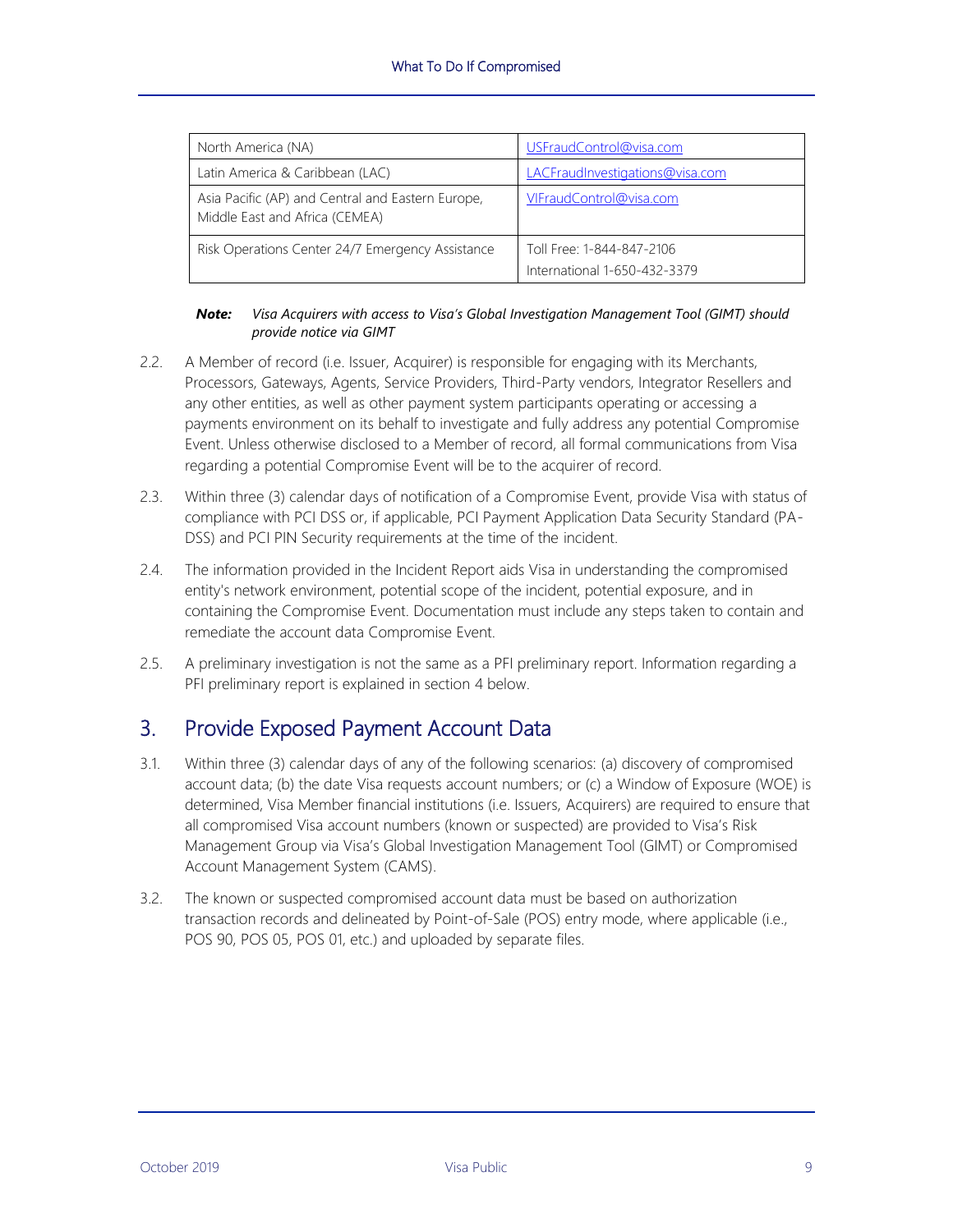- 3.3. Members that upload at risk accounts to GIMT or CAMS are required to include the following information:
	- Entity Name
	- Window of Exposure
	- Data Elements at Risk (e.g. Primary Account Number (PAN), Track 1 and / or Track 2, CVV2, PIN, Expiration Date, etc.)
	- Bank Identification Number (BIN) (if applicable)
	- Merchant Category Code (MCC) (if applicable)
	- Law Enforcement Investigator Name and Incident Number (if applicable)
	- Investigator Name
	- Incident Number (if applicable)
- 3.4. All files are required to meet the following criteria:
	- Files are required to be in plain text
	- Files cannot exceed 100 MB in size.
	- Uploaded file must contain 11-19 digit account numbers only
- 3.5. If Expiration date is applicable:
	- Checkbox for the Expiration is required
	- Format of the date is required to be in YYMM

For additional details, please refer to *Visa's GIMT Acquirer's Guide* available on [Visa Online.](https://www.visaonline.com/login/LoginMain.aspx?goto=https%3A%2F%2Fsecure.visaonline.com%2F) 

#### <span id="page-11-0"></span>4. Manage PCI Forensic Investigation (PFI)

- 4.1. Visa may, at its discretion, require a potentially compromised entity to conduct a PCI Forensic Investigation. The investigation is required to be performed by a PFI.
- 4.2. Circumstances involving high-risk entities which includes, but is not limited to Level 1 and Level 2 Merchants, Processors, Gateways, Agents, Service Providers, Third-Party vendors, Integrator Resellers as well as other payment system participants operating or remotely accessing a payments environment present a higher inherent risk to the payment ecosystem and may be required to engage a PFI for a PCI forensic investigation. In addition to high-risk entities, the following factors, among others, may lead Visa to require an entity to conduct a PFI investigation:
- 4.2.1. Fraud loss tied to Common Point of Purchase (CPP) reports
- 4.2.2. Self-reported data Compromise Event potentially affecting payment credentials.
- 4.2.3. Sources, including law enforcement, reporting entity as potentially compromised.
- 4.2.4. Malicious and nefarious connections to payment system or platforms, including but not limited to Processor gateways, clearing and settlement systems etc.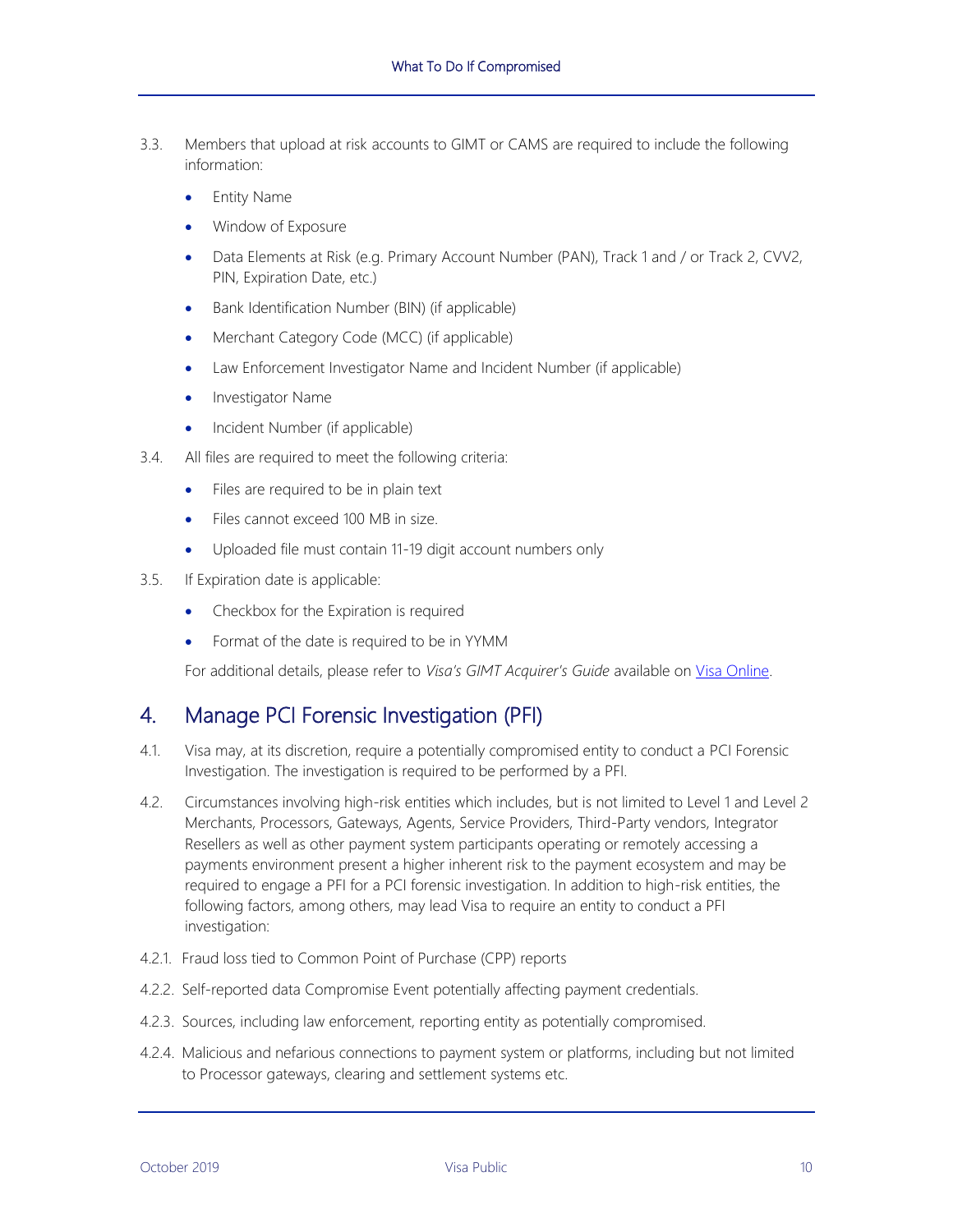- 4.2.5. Failure to contain the initial Compromise Event or a previous Compromise Event (this may be determined through additional CPP reports, data analysis, or other means).
- 4.3. If advised that a PFI investigation is required, a Member is required to engage its Merchants, Processors, Gateways, Agents, Service Providers, Third-Party vendors and Integrator Resellers to investigate and fully address any potential Compromise Event.
- 4.3.1. Within five (5) business days, ensure that a contract retaining a PFI to perform the PCI forensic investigation has been executed, and inform Visa of the PFI company and lead investigator. Visa will NOT accept forensic reports from non-approved forensic companies.
- 4.3.2. Within five (5) business days of executing the PFI contract, provide the initial forensic (i.e. preliminary) report to Visa.
- 4.3.3. Within ten (10) business days of completion of the PFI investigation, provide the final forensic report to Visa.
- 4.3.4. Provide thorough logistical and technical support to the PFI to facilitate timely completion of the investigation, including, but not limited to, regular status updates, participation in all party conference calls, furnishing malware samples and Indicators of Compromise (IOCs), etc.
- 4.3.5. The investigators company cannot be an organization that is affiliated with the compromised entity or has provided services to the compromised entity such as previous PFI investigation, Qualified Security Assessor (QSA), advisor, consultant, monitoring or network security support, etc., within the past 3 years
- 4.3.6. PFI's are required to release all PCI forensic investigation reports and findings directly to Visa. PFIs are required to address with Visa, the Member, and the compromised entity any discrepancies or outstanding issues prior to finalizing the report. Visa reserves the right to reject a PFI report if it does not meet the PFI requirements established in the PFI Program Guide or if it does not satisfy the WTDIC requirements. Failure to satisfy the PFI investigation requirements specified above may result in non-compliance assessments.
- 4.3.7. Visa reserves the right to require additional PFI investigations and/or directly engage a PFI to perform additional PFI investigations, if, in its sole discretion, it determines that the WTDIC requirements have not been satisfied. Any additional PFI investigations will be at the expense of the Member. Such expenses are in addition to any non-compliance assessments.
- 4.4. For more information on PCI forensic investigation guidelines, please refer to the PCI Forensic Investigator (PFI) Program Guide, located in the PCI SSC document library: [www.pcisecuritystandards.org/document\\_library](https://www.pcisecuritystandards.org/document_library) (Filter by PFI)

List of approved PCI Forensic Investigators:

[https://www.pcisecuritystandards.org/assessors\\_and\\_solutions/pci\\_forensic\\_investigators](https://www.pcisecuritystandards.org/assessors_and_solutions/pci_forensic_investigators)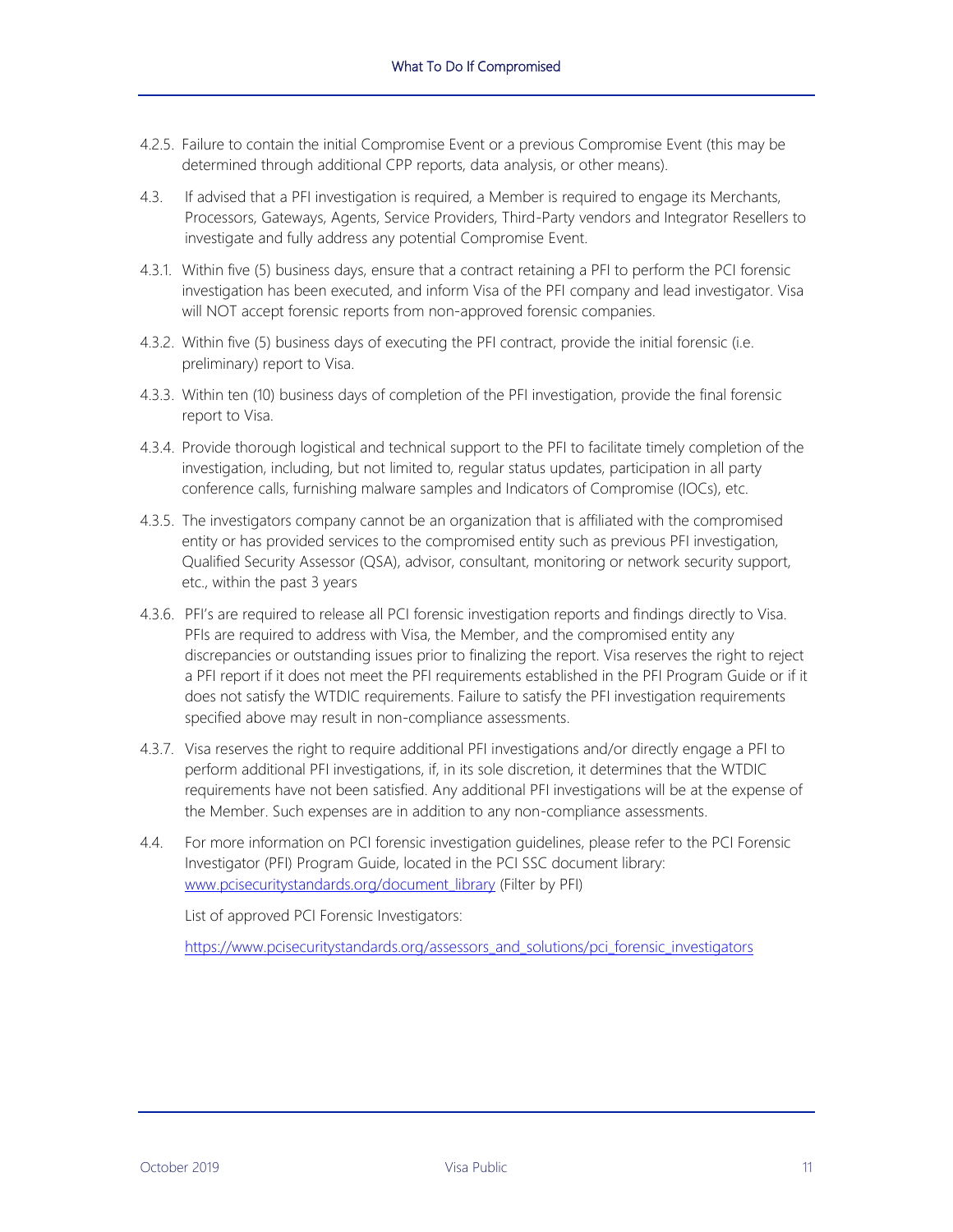4.5. Subsequent to the investigation, all compromised entities including but not limited to, all Visa Member financial institutions (i.e. Issuers, Acquirers), Merchants, Processors, Gateways, Agents, Service Providers, Third-Party Vendors, Integrator Resellers and any other entities etc., as well as other payment system participants operating or accessing a payments environment etc. are required to achieve the following: Full PCI compliance by validating to the PCI DSS, PCI PA-DSS and, if applicable, PCI PIN Security Requirements Compliance validation per the *Visa Rules*.

Please visit [www.pcisecuritystandards.org](https://www.pcisecuritystandards.org/) for more information on PCI DSS and the PCI PIN requirements.

#### <span id="page-13-0"></span>5. Manage Independent Investigation

- 5.1. Not all Compromise Events necessitate a PFI. Visa may require a compromised entity to conduct an Independent Investigation in lieu of, or prior to, a PCI forensic investigation. If advised that an Independent Investigation is required, a Member is required to do the following:
- 5.1.1. Within five (5) business days, ensure that a contract retaining an investigator to perform the Independent Investigation has been executed, and inform Visa of the company and lead investigator.
- 5.1.2. Within five (5) business days of the contract being executed, provide Visa with the initial (i.e. preliminary) report.
- 5.1.3. Within ten (10) business days of completion of the investigation, provide Visa with the final report.
- 5.1.4. Provide complete logistical and technical support to the Independent Investigator to facilitate timely completion of the investigation, including but not limited to regular status updates, participation in all party conference calls, furnishing malware samples and Indicators of Compromise (IOC's), etc.
- 5.2. The investigators company cannot be an organization that is affiliated with the compromised entity or has provided services to the compromised entity such as previous PFI investigation, Qualified Security Assessor (QSA), advisor, consultant, monitoring or network security support, etc., within the past 3 years.
- 5.3. Investigators are required to provide reports and investigative findings directly to Visa.
- 5.4. Visa reserves the right to reject reports that do not satisfy the WTDIC requirements.
- 5.5. Visa reserves the right to require a PFI investigation if the Independent Investigation does not satisfy the WTDIC requirements.

# <span id="page-13-1"></span>6. Specific Requirements for a Suspected or Confirmed Compromise Event for Members

6.1. Visa has observed an increase in attacks against Member financial institutions. Any Member financial institution that suspects or confirms unauthorized access to any Visa cardholder data, including those payment systems that store, process, or transmit cardholder data must comply with this section.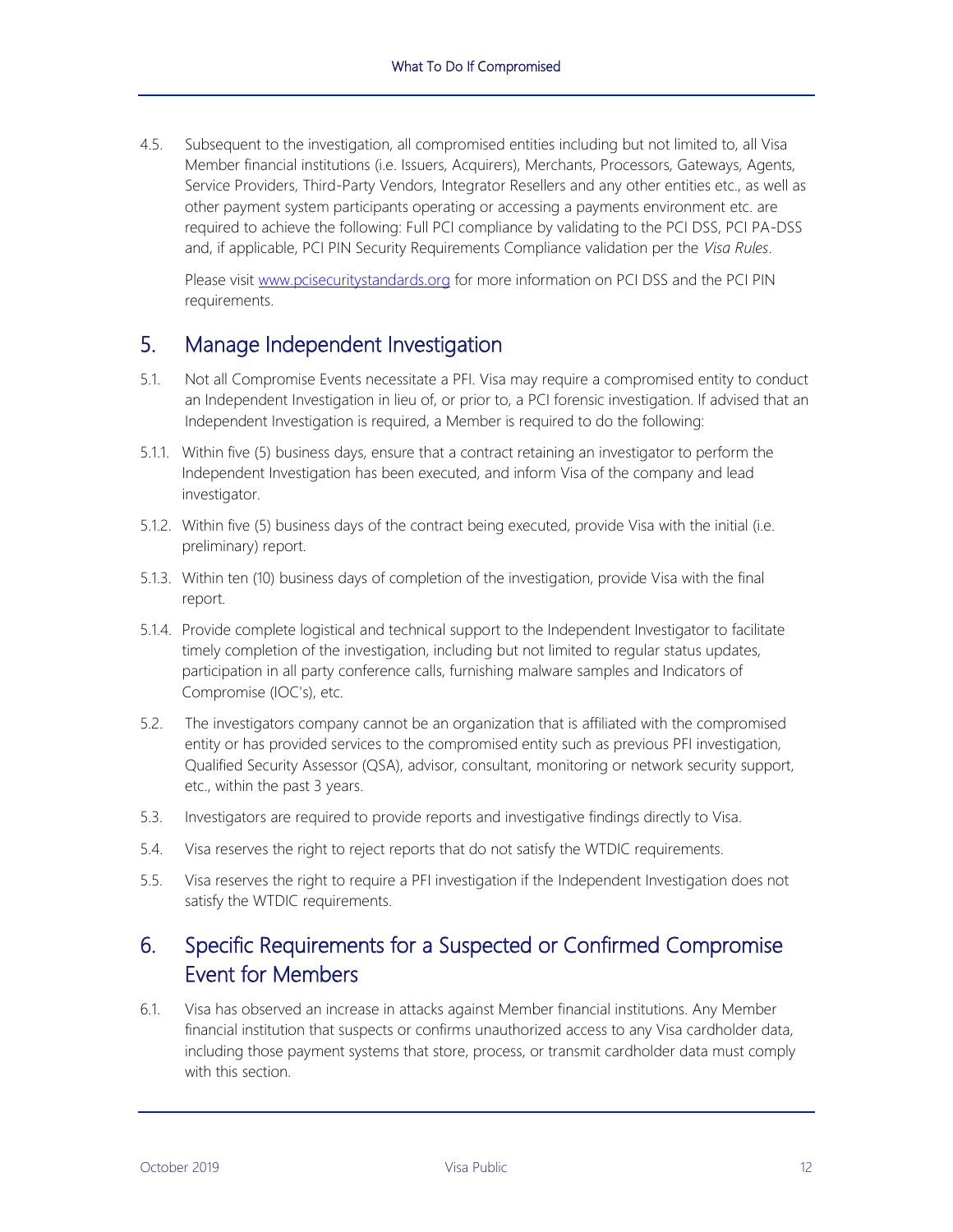- 6.1.1. Visa may require a Member to conduct a PFI investigation and provide the same deliverables described in section [4.](#page-11-0)
- 6.1.2. Not all instances necessitate a PFI. Visa may require the following in lieu of or prior to a PCI forensic investigation. These actions are required within three (3) calendar days:
	- If Visa notifies the Member of malicious Internet Protocols (IPs) connections, the Member is required to confirm a firewall block is in place for outbound connections.
	- The Member is required to check network logs for which machines connected to malicious IP addresses and provide access to logs, if requested.
	- The Member is required to scan their network for suspicious activity and perform additional investigation on any machines observed communicating with malicious IPs. Visa may request IOCs e.g. malicious files, including malware samples to support the investigation.
	- The Member is required to document above actions and provide an Incident Report to Visa.
	- The Member is required to monitor and report any suspicious or fraudulent activity on any other payment systems the Member operates including but not limited to; SWIFT, ACH, B2B, and P2P services during the investigation.
	- Visa strongly recommends that an independent third party validate the security of the Member's network. In certain cases, Visa may require third party validation in order to confirm the Member's network is secure.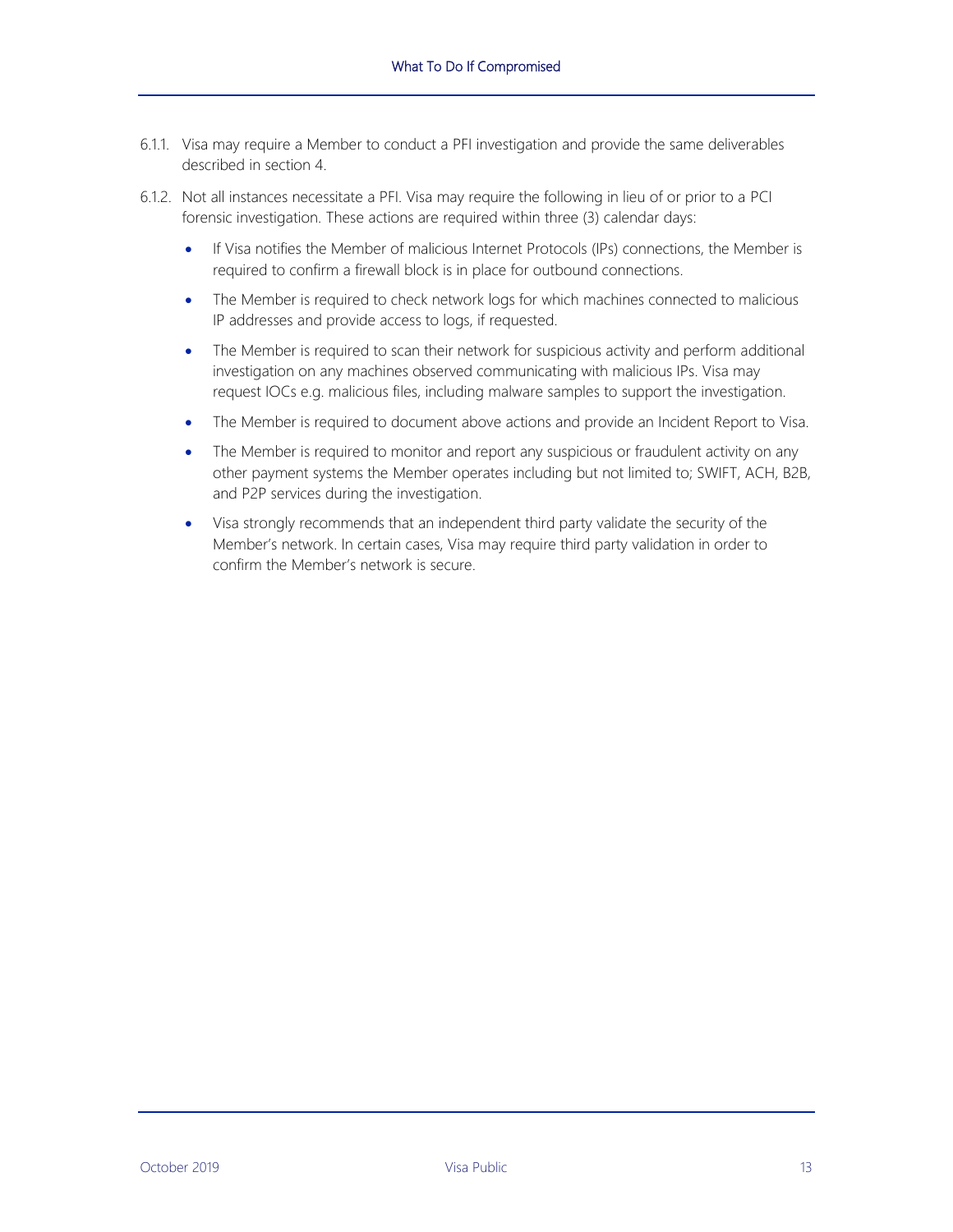# <span id="page-15-0"></span>Visa's eCommerce Threat Disruption (eTD)

Visa's eCommerce Threat Disruption (eTD) is a new, proprietary capability that allows Visa to detect and disrupt eCommerce merchant Compromise Events before fraud is reported. eTD uses sophisticated technology and investigation techniques to proactively identify eCommerce Compromise Events, provide malware removal guidance, and limit the exposure of payment card data.

Visa's eTD strives to reduce risk and disrupt fraud related to eCommerce Compromise Events. It is a global capability and a Visa value-add service meant to help protect the payments ecosystem. eTD is available to all eCommerce merchants that accept Visa.

# <span id="page-15-1"></span>7. eTD Requirements for Visa Members

7.1. When a Member is notified that an eCommerce merchant has been identified as compromised through eTD, the Member is required to do the following:

#### Initial Investigation

- 7.1.1. Within three (3) business days of receiving an eTD notification, perform an initial investigation with the identified merchant and provide the Incident Report to Visa via GIMT. The report must document findings and any steps taken to contain the incident. Please refer to attachment A at the end of the document for an editable copy of the Incident Report.
- 7.1.2. This information will help Visa understand potential exposure and assist in containing the incident.

#### Compromise Event Containment and Remediation

- 7.1.3. Within twenty (20) business days of receiving an eTD notification, ensure that the Compromise Event is contained and remediated.
- 7.1.4. Members must work with the eCommerce merchant to ensure that the merchant validates PCI DSS compliance.

#### PCI Forensic Investigation

- 7.1.5. Failure to contain and remediate the Compromise Event within twenty (20) business days may result in Visa requiring a PFI investigation of the entity and non-compliance assessments. Any investigation fees and non-compliance assessments are applied to the Member.
- 7.1.6. Visa reserves the right to accelerate the above timelines to be consistent with section 4, Manage PCI Forensic Investigation, of the WTDIC document.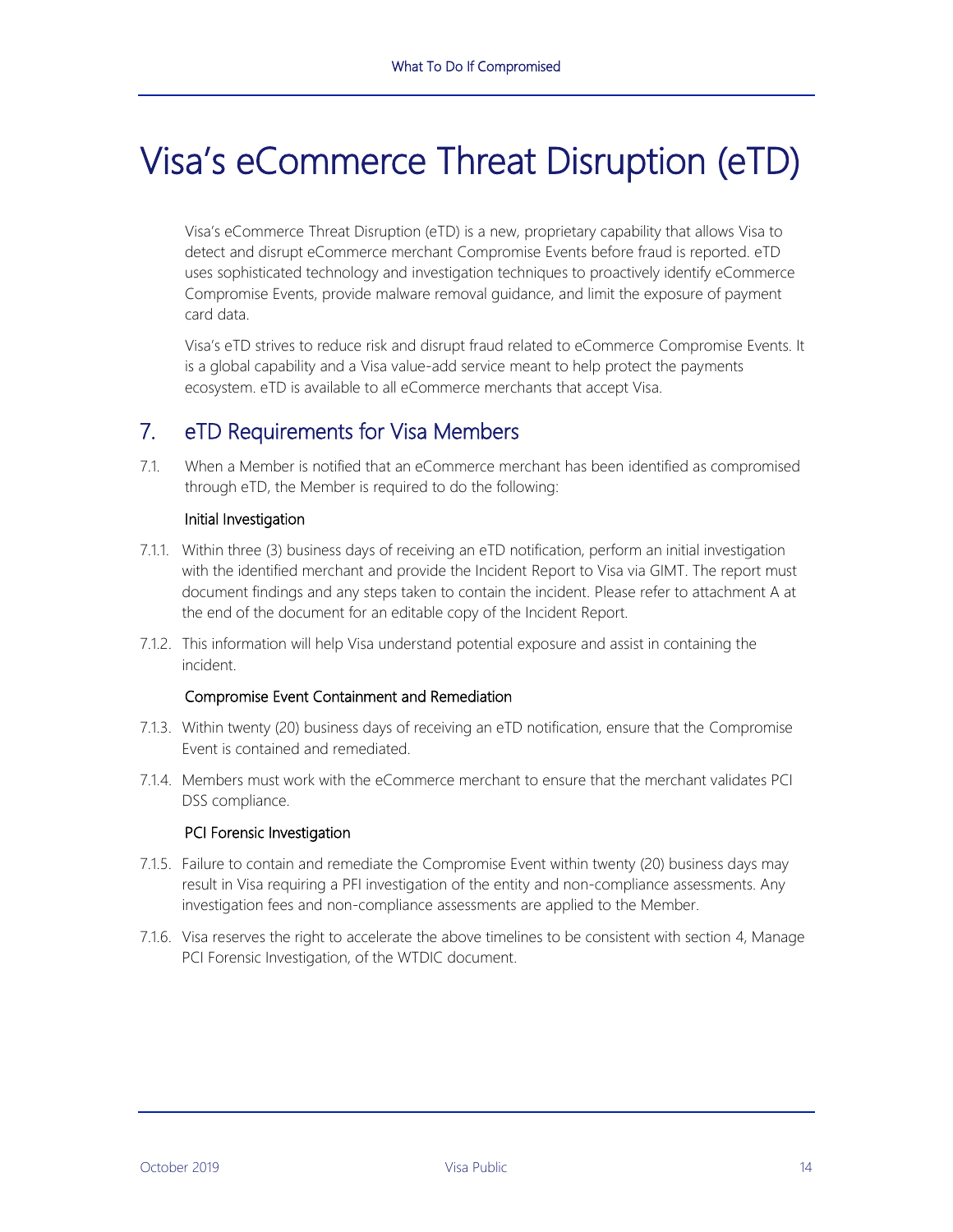# <span id="page-16-0"></span>Investigation Fees and Non-Compliance **Assessments**

### <span id="page-16-1"></span>8. Investigation Fees

#### (Effective: April 18, 2020 in the AP Region, CEMEA Region, LAC Region, US Region) (Effective: July 18, 2020 in the Canada Region)

Visa is dedicated to promoting the safe and sound long-term prosperity of the Visa payment system and continues to make significant investments in payments technology to protect the payment system. To that end, Visa aims to ensure the timely resolution of Compromise Events, and drive notification of at-risk accounts to stem fraud impacts. In support of these objectives, Visa has developed Investigation Fees to incentivize entities to fully cooperate with Visa throughout each phase of the investigation lifecycle and to complete the investigation in a timely manner. Full cooperation during an investigation helps to quickly contain and mitigate a Compromise Event and minimize the resulting fraud impacting Visa clients.

Investigation fees are only applicable to PFI-lead investigations. If a PCI forensic investigation is not completed within 4 (four) full calendar months from the date Visa provided notice of the requirement for a PFI, Visa may impose fees as follows:

- 8.1. A flat fee in the amount of USD 3,000 for investigations involving Level 3 and 4 merchant investigations, or
- 8.2. A recurring monthly fee in the amount of USD 10,000 for investigations involving Level 1 and 2 merchants, VisaNet Processors, Members and Agent investigations until the investigation is properly completed.

The 4-month period begins on the 1st of the next month following the Member's receipt of notification from Visa that a PCI forensic investigation is required. Partial months are not included in the 4-month fee free period or for the calculation of the fees.

The fee will be invoiced after the 5th full calendar month of an open investigation.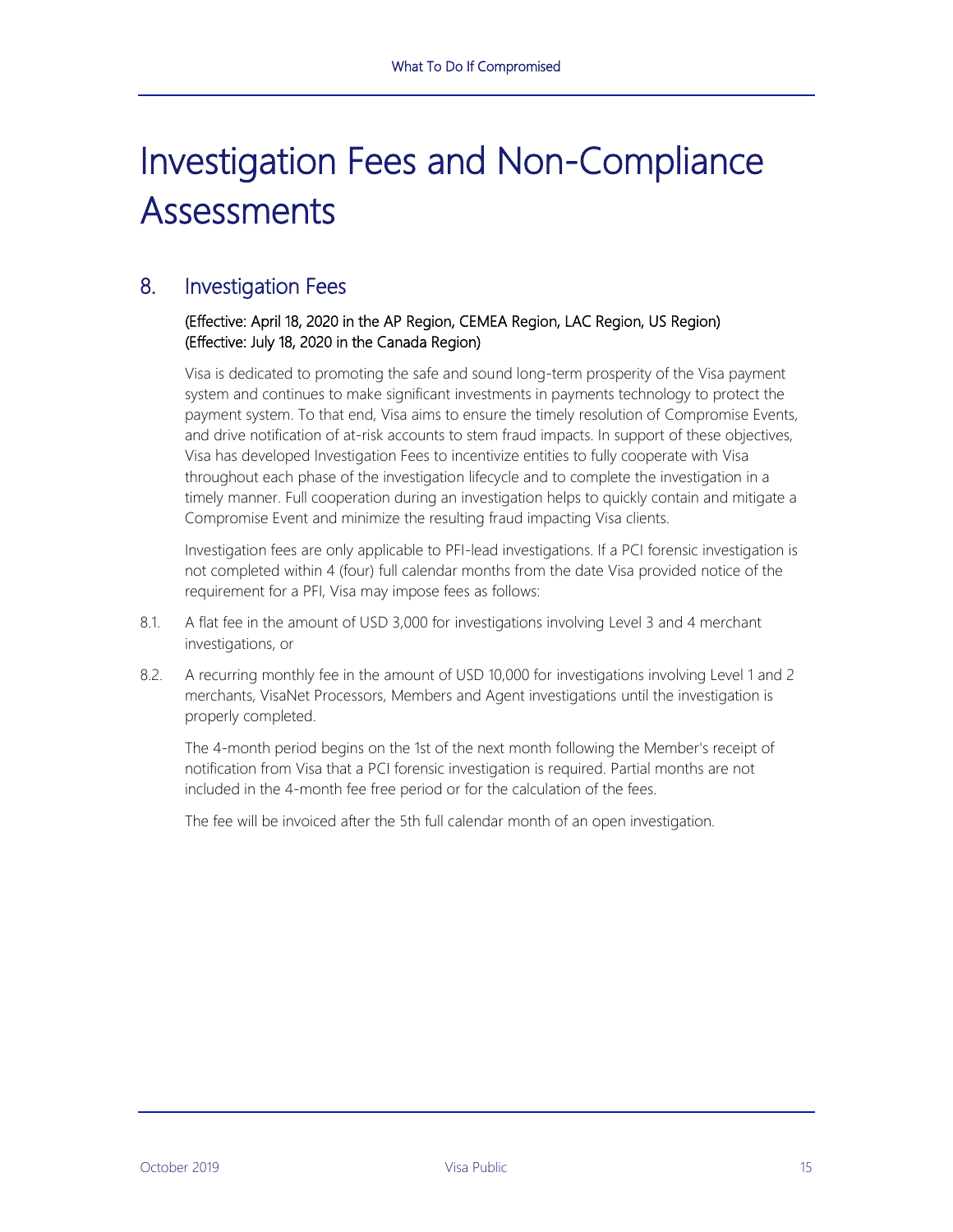| <b>Entity Type</b>                                                                                                                                                                             | Investigation<br><b>Type</b> | Investigation<br>Duration - Fee<br><b>Free Period</b> | Investigation<br>Duration - Fee<br>Period                                                      | Investigation Fee<br><b>Amount USD</b> |
|------------------------------------------------------------------------------------------------------------------------------------------------------------------------------------------------|------------------------------|-------------------------------------------------------|------------------------------------------------------------------------------------------------|----------------------------------------|
| • Level 1 Merchant (more than 6 million<br>Transactions per year)<br>• Level 2 Merchant $(1,000,001 - 6$ million<br>Transactions per year)<br>• VisaNet Processor<br>$\bullet$ Member<br>Agent | PFI Led<br>Investigation     | 4 full calendar<br>months <sup>1</sup>                | Starting with 5th full<br>calendar month and<br>every complete<br>calendar month<br>thereafter | \$10,000                               |
| • Level 3 (Electronic Commerce<br>Merchants with $20,000 - 1$ million<br>Transactions per year)<br>• Level 4 $(1 - 1$ million Transactions per<br>year)                                        | PFI Led<br>Investigation     | 4 full calendar<br>months                             | 5th full calendar<br>month                                                                     | \$3,000                                |

<span id="page-17-0"></span>*<sup>1</sup> Partial months are not included.*

### *9.* Non-Compliance Assessments

#### (Effective: April 18, 2020 in the AP Region, CEMEA Region, LAC Region, US Region) (Effective: July 18, 2020 in the Canada Region)

A Member is subject to a non-compliance assessment of USD 100,000 per incident for failing to adhere to any of the below requirements:

- Within three (3) calendar days, report to the Visa Risk Management group any suspected or confirmed unauthorized access to any Visa cardholder data or payment system.
- Provide Visa with status of compliance with Payment Card Industry Data Security Standards (PCI DSS) and, if applicable, Payment Application Data Security Standard (PA-DSS) and Payment Card Industry (PCI) – PIN Security Requirements within three (3) calendar days of the incident.
- Within three (3) calendar days from identification, Members are required to perform an initial investigation and provide to Visa the Incident Report documenting findings or conclusions
- Within three (3) calendar days of any of the following scenarios: (a) discovery of compromised account data; (b) the date Visa requests account numbers; or (c) a Window of Exposure (WOE) is determined, Visa Member financial institutions (i.e. Issuers, Acquirers) are required to ensure that all compromised Visa account numbers (known or suspected) are provided to Visa's Risk Management Group via Visa's Global Investigation Management Tool (GIMT) or Compromised Account Management System (CAMS).
- Engage an approved PCI Forensic Investigator (PFI) within five (5) business days of notification of a suspected or confirmed Compromise Event, if requested by Visa.
- Within five (5) business days, ensure that a contract retaining a PFI to perform the PCI forensic investigation has been executed, and inform Visa of the PFI company and lead investigator as described in section 11.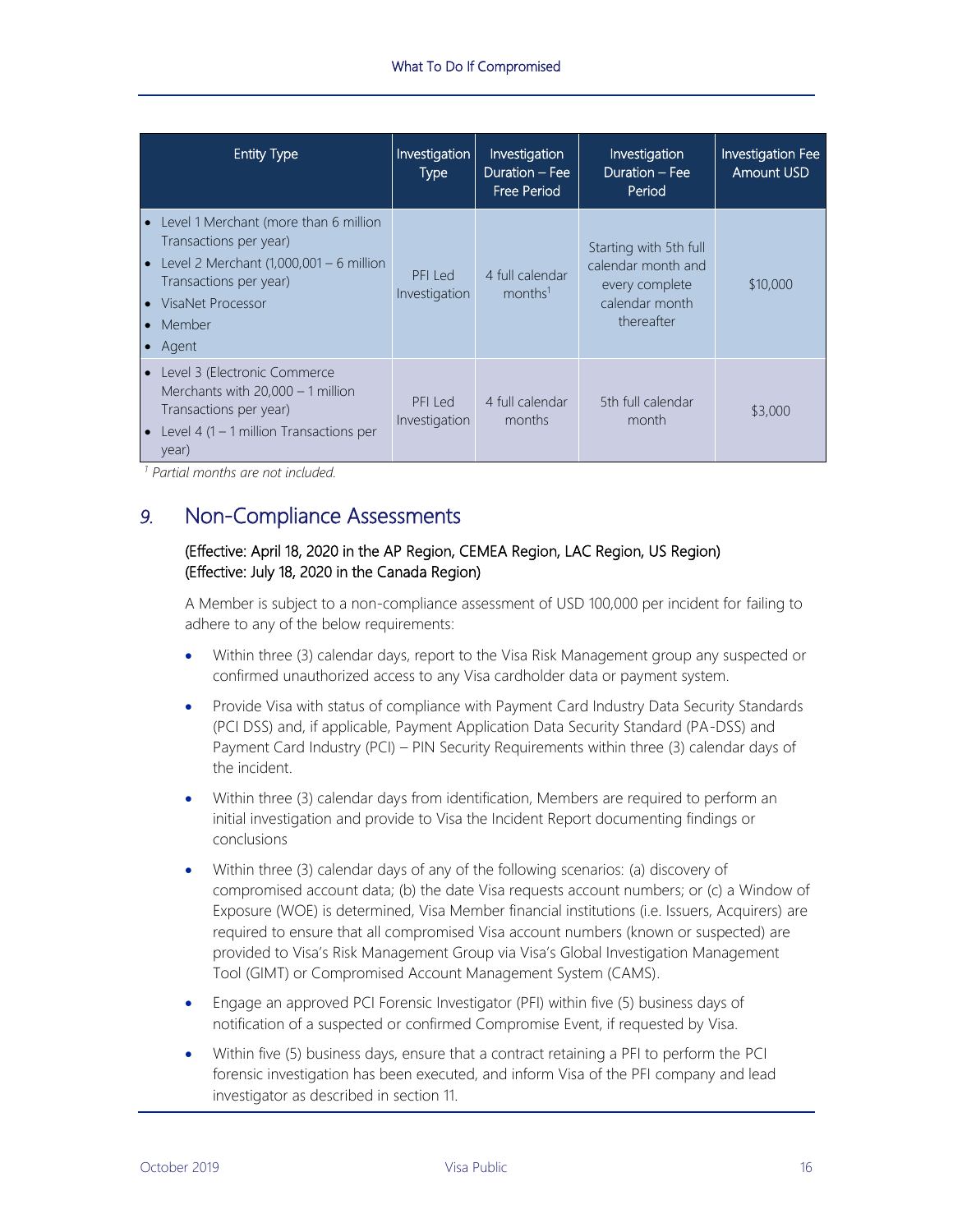- Within five (5) business days of executing the PFI contract, provide the initial forensic (i.e. preliminary) report to Visa.
- Within ten (10) business days of completion of the PFI investigation, provide the final forensic report to Visa.
- Provide complete logistical and technical support to the PFI to facilitate timely completion of the investigation.
- Engage an Independent Investigator within five (5) business days of notification of a suspected or confirmed Compromise Event, if requested by Visa, as described in section 5.
- Within five (5) business days, ensure that a contract retaining an investigator to perform the Independent Investigation has been executed, and inform Visa of the company and lead investigator.
- Within five (5) business days of the contract being executed, provide Visa with the initial (i.e. preliminary) report.
- Within ten (10) business days of completion of the investigation, provide Visa with the final report.
- Provide complete logistical and technical support to the Independent Investigator to facilitate timely completion of the investigation.
- Within twenty (20) business days of receiving an eTD notification, Members are required to ensure that the vulnerabilities are contained and mitigated.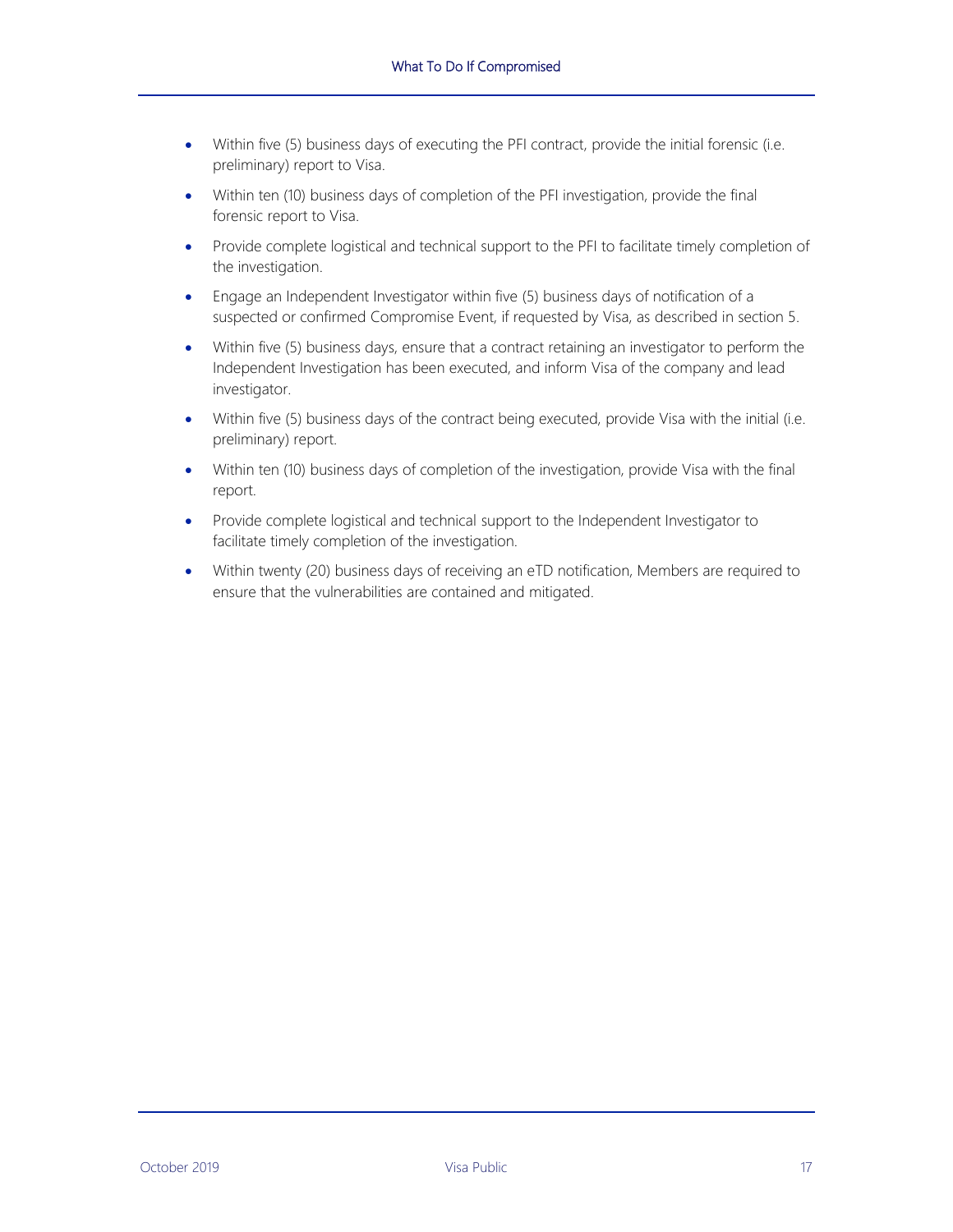# <span id="page-19-0"></span>Attachment A: Incident Report

| Visa Incident Report Page 1                                                                                                              |        |                   |                    |                                                                                                                                                        |  |  |  |  |
|------------------------------------------------------------------------------------------------------------------------------------------|--------|-------------------|--------------------|--------------------------------------------------------------------------------------------------------------------------------------------------------|--|--|--|--|
| Legal Entity Name:                                                                                                                       |        |                   |                    |                                                                                                                                                        |  |  |  |  |
| DBA Entity Name:                                                                                                                         |        |                   |                    |                                                                                                                                                        |  |  |  |  |
| Type of Entity: (E.g. Member FI, Merchant, Agent, Service Provider, Resellers etc.)                                                      |        |                   |                    |                                                                                                                                                        |  |  |  |  |
| Services, Solutions, or Product Provided by Entity:                                                                                      |        |                   |                    |                                                                                                                                                        |  |  |  |  |
| Entity Address:                                                                                                                          | City:  | State / Province: | Postal / Zip code: | Country:                                                                                                                                               |  |  |  |  |
| Primary Contact Name:                                                                                                                    | Phone: |                   | Email:             |                                                                                                                                                        |  |  |  |  |
| All Information Below to be Completed By Entity / Incident Response Team                                                                 |        |                   |                    |                                                                                                                                                        |  |  |  |  |
| names, address, Merchant Banks, and Processors of the merchants / entities impacted:                                                     |        |                   |                    | Detailed Description of the Incident (what how who when and where): Note: If the incident involves multiple locations / entities provide a list of the |  |  |  |  |
| List Window(s) of Intrusion and / or Exposure:                                                                                           |        |                   |                    |                                                                                                                                                        |  |  |  |  |
| If Account Data List Number of Visa Accounts Impacted:                                                                                   |        |                   |                    | List Data Elements Exposed (e.g. Account Number, Expiration Date, Cardholder Name, CVV, CVV2, Address, Email, Etc.)                                    |  |  |  |  |
| Detail all actions taken to investigate the suspected or confirmed incident (what how who when and where), including timeframes:         |        |                   |                    |                                                                                                                                                        |  |  |  |  |
| Have you enlisted the expertise of a third party in this matter?<br>$\Box$ Yes $\Box$ No<br>If yes, please list and describe their role: |        |                   |                    |                                                                                                                                                        |  |  |  |  |
| What type of remote access solution is used?                                                                                             |        |                   |                    |                                                                                                                                                        |  |  |  |  |
| Is two-factor authentication in use for remote access?<br><b>No</b><br>Yes                                                               |        |                   |                    |                                                                                                                                                        |  |  |  |  |
| Has the entity received complaints regarding fraudulent transactions from their customers?<br>No<br>Yes<br>Is yes, please describe:      |        |                   |                    |                                                                                                                                                        |  |  |  |  |